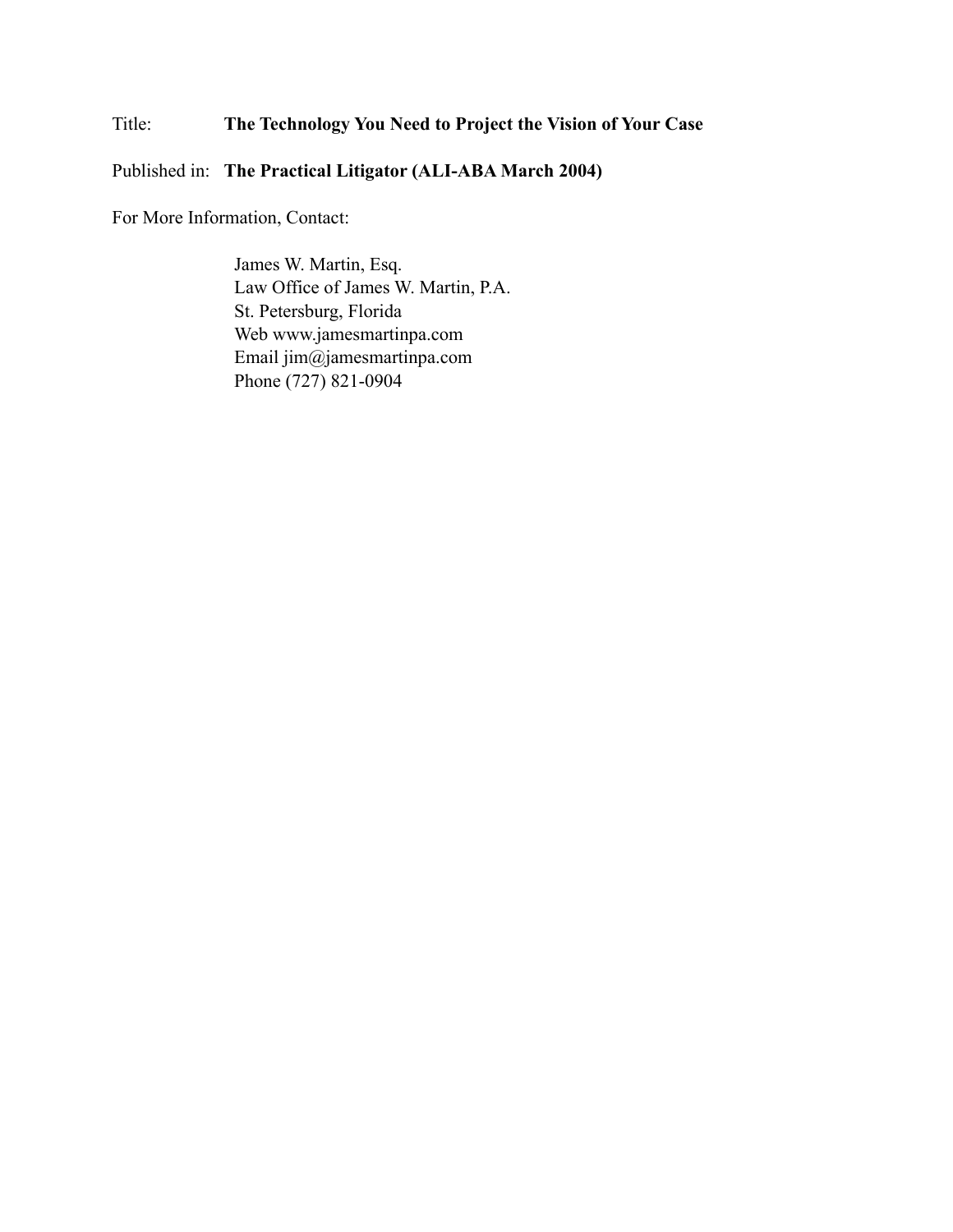



PUBLISHED BY THE AMERICAN LAW INSTITUTE-AMERICAN BAR ASSOCIATION COMMITTEE ON CONTINUING PROFESSIONAL EDUCATION SIX TIMES A YEAR

**VOLUME 15** 

NUMBER 2

MARCH 2004

The Technology You Need To Project The Vision Of Your Case

**All of ALI-ABA's periodicals, including The Practical Litigator, are now available ONLINE. You can subscribe to the online version of any periodical, purchase an individual online issue, or purchase just a single online article, form, or checklist. Just go to www.ali-aba.org and click on "Articles and Forms Online"**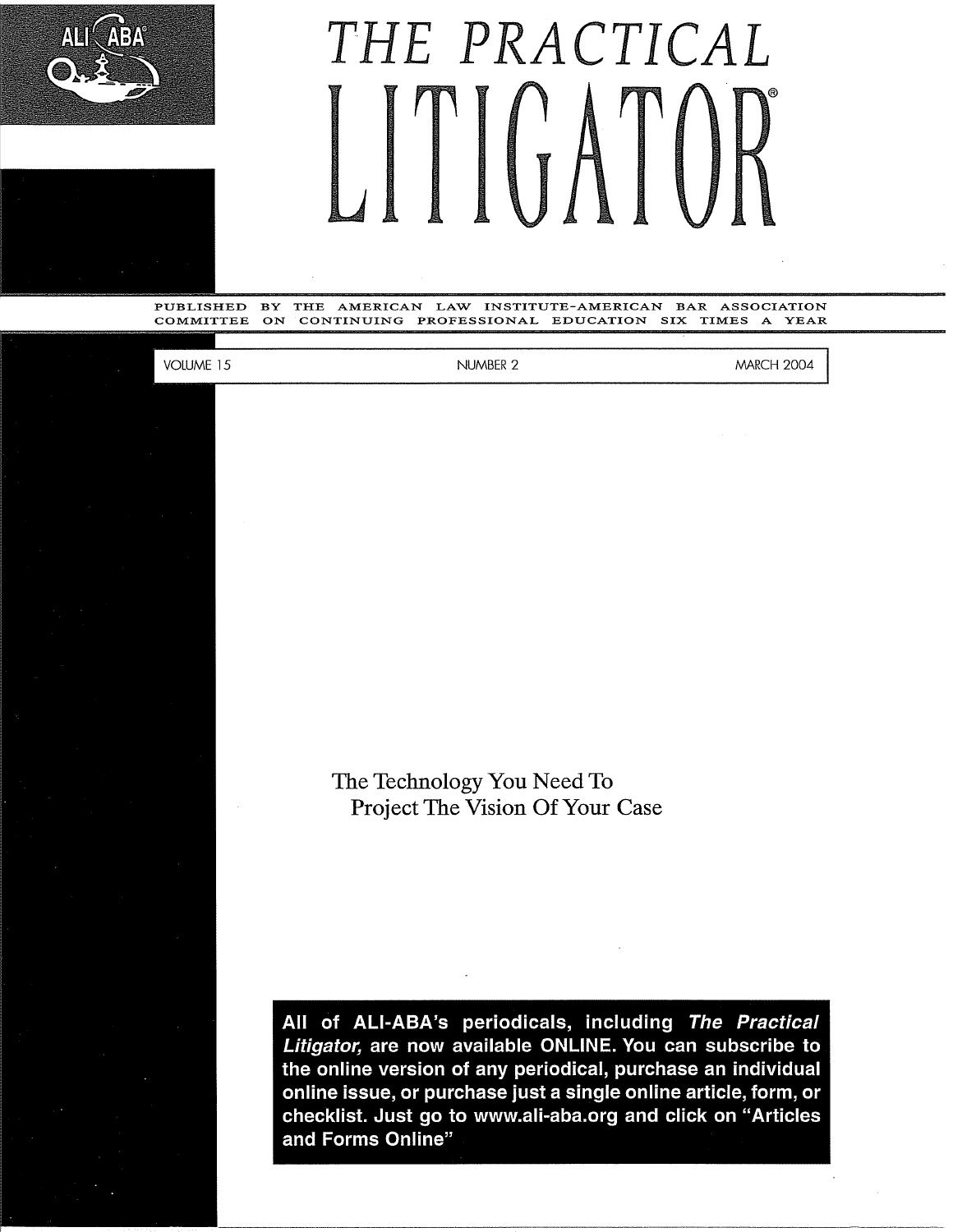# THE TECHNOLOGY YOU NEED **TO PROJECT THE VISION**<br>OF YOUR CASE

# **James W. Martin**

*It doesn't cost a fortune, but the results are invaluable.* 

**LAWSUITS ARE WON AND LOST,** in court and out of court, before suit, during suit, and after suit, on the basis of perception and persuasion. If you can persuade the judge or jury to perceive your case the way you and your client perceive it, you win. If you can persuade your opponent or its lawyer to perceive the case the way you do, you may win without

"<\_,'-"

trial. So, how can you project your vision of the case to others? The first step is to create your vision of the case in a tangible form using photos, charts, timelines, graphs, copies, and so on. In the past, this required time and money. Today, with the help of technology, it requires knowhow. Here are a few technology tips to help you on your way.

**James W. Martin** is a corporate, real estate, and probate lawyer in St. Petersburg, Florida, whose articles on law and technology have appeared in the *Florida Bar Journal, The Practical Lawyer,* and West Books. He is author of *Fifty Tips for Writing the Contract That Stays Out of Court.* References to product names in this article are provided by the author for example only and are not necessarily endorsements by the author or publisher.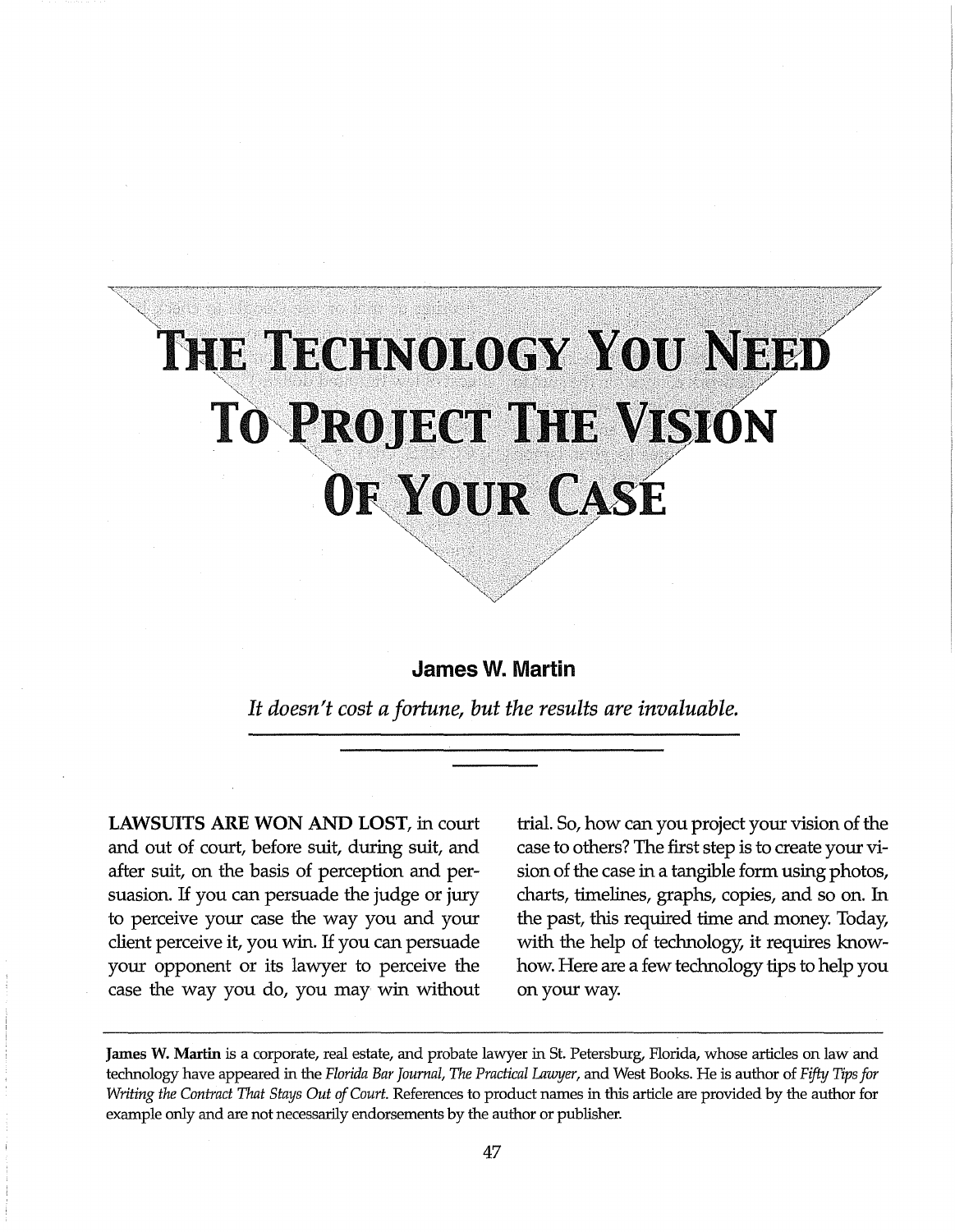**OUTPUT: WHERE THE FUN IS** • Here's where you can let your imagination, and your pocketbook, run wild. Every glossy business magazine today is filled with ads touting the latest in fancy output devices, usually laptop computers, color printers, and LCD projectors. Here are the ones I use.

#### **1. Laptop Computer**

Toshiba 1.2 gigahertz with built-in WiFi 802.llb wireless network connection (be sure to use encryption). You can download all your client files, deposition transcripts, and evidence from your desktop computer to your laptop and take it with you to depositions, hearings, and trial. (Cost: \$1,000-\$2,000.)

#### **2. LCD Projector With Desktop Screen**

InFocus with InFocus portable screen is a small projector that projects onto a 5-inch desktop screen whatever is on my laptop computer screen, so I can run PowerPoint presentations, surf the Web, show videos, and draft documents in a group setting. (Cost: \$1,000-\$2,000.)

#### **3. Color Printer**

Xerox Phaser 8200DP 15-page per minute color printer uses crayon-like ink rather than wet ink to produce high-quality brochures, handouts, graphs and even good-quality photos. (Cost: \$2,000+.)

# 4. **High-Speed Black And White Printer/Copier/Scanner**

Xerox Document Centre 545 prints, copies and scans black and white at 45 pages per minute with essentially no jamming or stopping. It works as a walk-up copier as well as a network printer. It's awesome. (Cost: about \$500 a month)(see my article *Jim's Three Favorite Technology Tools,* in the Florida Bar News, July 15, 2003.)

## 5. **Broadband Cellular Internet Service**

Verizon Express Net using a Sierra Wireless PC Card in my laptop computer allows access to the Internet anywhere by using its own builtin cell phone number at 128k (two times usual land-based telephone dial-up speed). So, you can pull up cases using Westlaw and Lexis at a hearing or trial or use Google to check background facts during a depo. (Cost: unlimited usage for under \$100 a month; card is separate cost of few hundred dollars.)

**INPUT: IT HAS TO GO IN BEFORE IT COMES OUT** • The old computer saying "garbage in, garbage out" means the results of processing data are directly related to the input. At the beginning of a case, you really don't know what evidence you will need at mediation and trial, so it's best to capture all of it and set it aside for a rainy day. This means scan all documents, photos, and other evidence as you receive it and photograph the physical evidence, too.

#### **1. High-Speed Document Scanner**

Scanners turn paper into digitized computer graphics files. Lawyers accumulate a lot of paper. Scanners running a few pages to 15 pages per minute are too slow. Scanners without automatic document feeders are a nightmare. High-speed means at least 30 pages per minute. My first scanner in 1987 could read a few pages per minute. Most desktop scanners today aren't much better. To capture all of your documents, contracts, correspondence, you'll need a very fast and accurate scanner. My Xerox Document Centre 545 scans 45 pages per minute accurately, without jamming, which means I can walk up to it with a 45-page contract and one minute later have it sitting on the hard drive of the computer on my desk. (Cost: Few hundred dollars for a slow scanner to \$500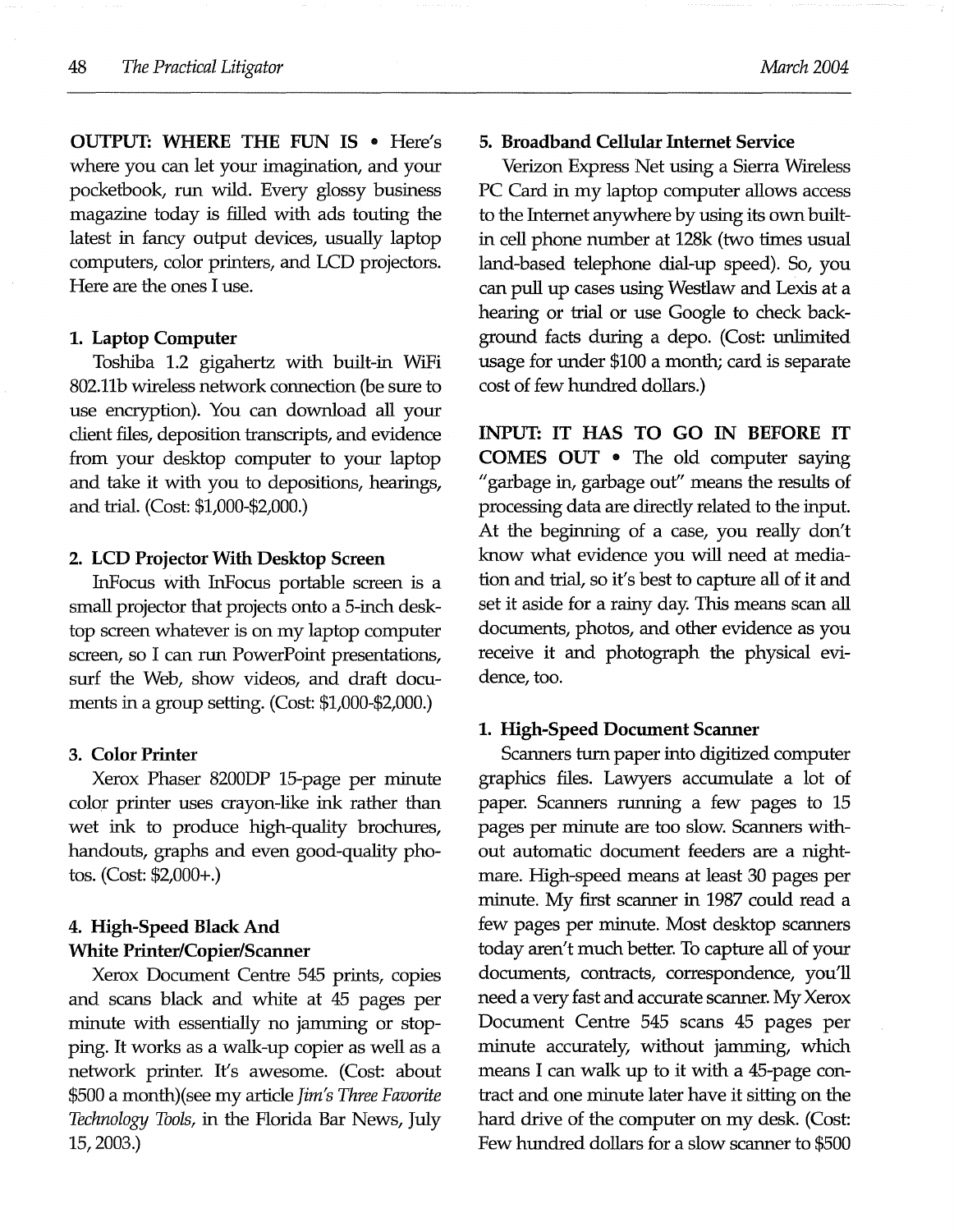a month for a fast one with built-in network printer and copier.)

#### *A Word About Graphics Formats*

You probably know what JPG and GIF files are since that is what most photos on the Web are. You probably also know what PDF format is since Adobe has given away Adobe Acrobat Reader for so long that everyone has it on their computer. You may not know what a TIFF file is, but it is important because most scanners save the scanned image as a TIFF file because TIFF files keep a lot of the detail in the scanned image and make for a good scan.

#### *Scanner Capability*

Better scanners allow multiple pages to be scanned at once with a document feeder and then save the files as a Multi-Page TIFF file. If you have Windows XP Pro as the operating system on your computer, clicking on a TIFF file opens it up in a very handy viewer (Microsoft Office Document Imaging) that allows you to move pages around within the file and delete unneeded pages.

Some newer scanners save directly to PDF because some people believe that PDF files will become the de facto standard for sharing of graphics images. I still like Multi-Page TIFF better, but not everyone can read them. My Xerox scanner allows me to select whether the scanned document's page images will be saved as a Multi-Page TIFF file or a PDF file. This is good because I like to keep my options open. Sometimes I scan documents as both TIFF and PDF.

## **2. Optical Character**

## **Recognition (OCR) Software**

ScanSoft OmniPage ProOffice 14.0 is a must. This program reads a scanned file and converts it to text and saves it as a word processing file or to the clipboard. This allows you to later search through all of your scanned documents using search terms ala Westlaw, Lexis, or Google. (Cost: about \$500; sometimes bundled with other software.)

#### **3. Digital Camera (Still)**

Your job as a lawyer is not to take photos, but sometimes there's no time to wait for the investigator or photographer. Just about any digital camera today takes good pictures. Be sure that it has at least 2 megapixels, saves photos in a non-proprietary format like JPG, and has a Compact Flash or similar removable storage card so that you can carry spares. And be sure to get a spare battery; some of these digital cameras burn through a battery in 30 minutes or 30 pictures, whichever comes first. Mine is a Canon Digital Elph, and I love it. It's small enough to carry in a pocket, and even though it's a few years old, it still takes good photos at 2 megapixels. It holds over 200 photos on the removable 128 megabyte Compact Flash memory card. Don't forget to buy a memory card reader to connect to your computer's USB port to download photos to your hard drive. I also use a Canon Digital Rebel SLR that takes 6 megapixel photos for really good photography. (Cost: \$300-\$1,000.)

#### **4. Digital Camera (Video)**

Professional videographers use expensive equipment and have years of training and experience in how to properly record evidence. But, there's no harm in a lawyer making videos to record what he or she sees as important at the time. To make downloading to your computer simple, be sure the format is Digital Video ("DV") and outputs through an IEEE 1394 Fire Wire port or a USB 2.0 port through a cable to your computer. Look for a camera with built-in image stabilization, low-light (lux) capability, and an LCD monitor as well as a viewfinder. Forget trying to find a video camera that also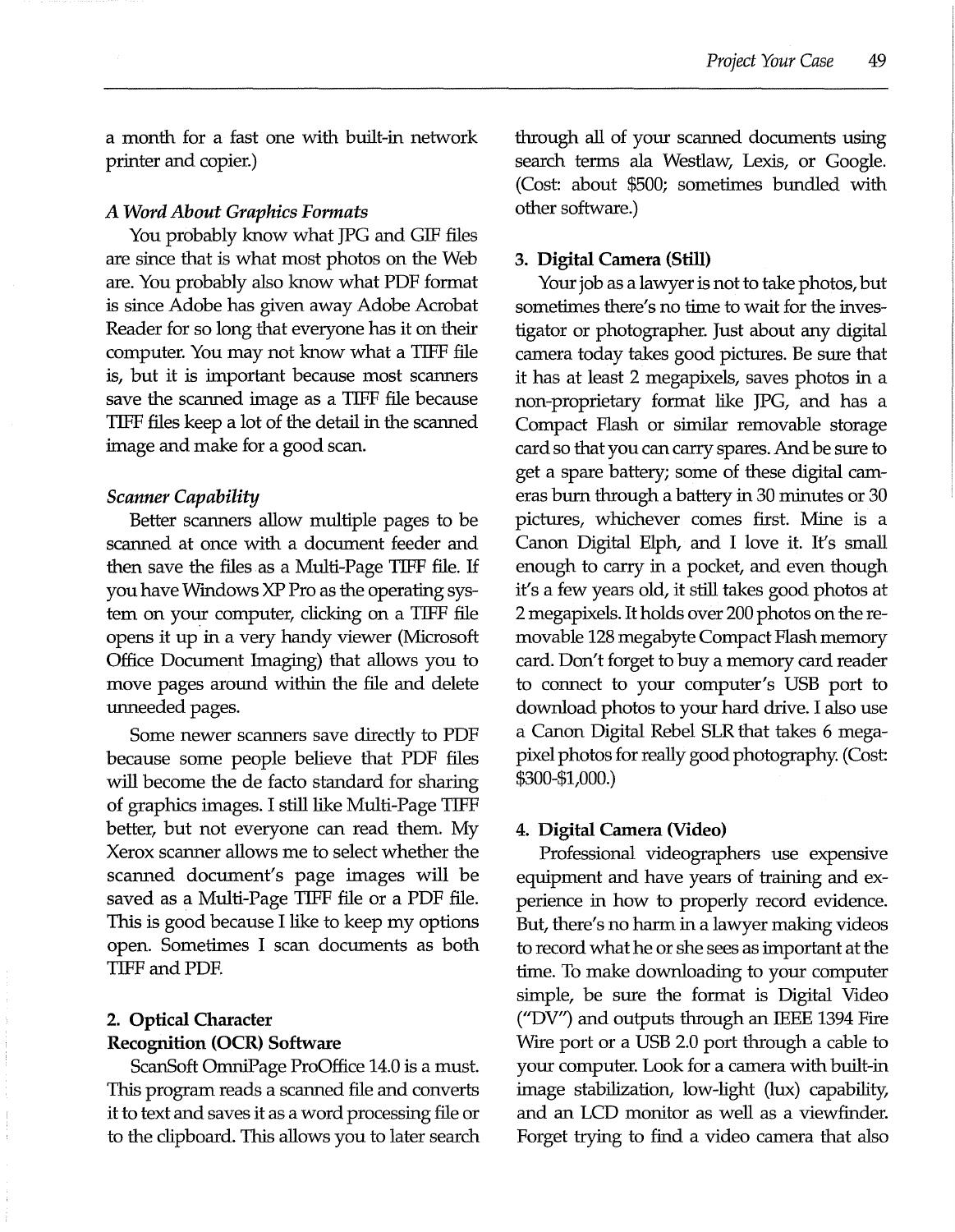takes still photos; the reviewers still say the still photos are inferior to a still camera. I use a JVC video camera, and it works very well. (Cost: \$500-\$800.)

#### **5. Color Graphics Scanner**

Unless your high-speed document scanner reads color, you'll need one of these to scan photos, magazine articles, brochures, evidence, and so. Look for one that has a large platen so that you can scan large pages. (Cost: few hundred dollars on up.)

**PROCESS: GOOD GRAPHICS REQUIRE LOTS OF POWER** • As an English teacher once told me about a paper I wrote, "You've got all the right words; now put them in the right order." When I learned to be a lawyer, I learned to play with words, to put them in the right order. It's the same thing with graphics. All of that digitizing of photos, videos and evidence is graphics-intensive work, as opposed to text-intensive work While computers over the last two decades have far surpassed the ability to process words in text, only the latest and fastest computers with the largest hard drives have the • ability to quickly render and allow you to modify graphics.

#### **1. A Big Desktop Computer**

When dealing with graphics, it's good to have a really big computer. Otherwise, get used to waiting and waiting and waiting. Here are the specs on the computer I use, which handles graphics very well:

• Processor-Intel 3.06 gigahertz hyperthreading;

• RAM memory-1 gigabyte;

• Hard drives-four 100 gigabyte Western Digital drives in a RAID array to stripe for speed and mirror for backup;

• Ports---IEEE 1394 Fire Wire, USB 2.0, parallel, Ethernet; and

• Operating System—Windows XP Pro.

(Cost: about \$2,000.)

# **2. Microsoft Office XP With Word And PowerPoint**

While I still use WordPerfect 5.1 DOS as my word processor of choice, I convert my text to Word and PowerPoint to project my perceptions. They are powerful programs that everyone has, even us old DOS hangers-on. (Cost: about \$500.) Aside: I tried the beta test version of Microsoft Office 2003 and did not find anything worth spending the thousands of dollars it would cost to upgrade all my computers.

#### **3. Adobe Acrobat 6.0 Professional**

This latest version of the popular PDF program allows you to select multiple files of different types such as scanned documents saved as PDF files, scanned images saved as TIFF files, and legal documents saved as Word documents, and then save them as one PDF file with the file name of your choice. It even has a new compression algorithm that makes the files smaller than PDFs usually are, which is nice since they used to be awfully big. (Cost: about \$500.)

#### **4. Microsoft Visio XP**

This is a really good diagramming program that lets you cut, paste and move objects around the piece of paper on the screen until you get the visual picture you want to convey. It's great for flow charts, organizational charts, time lines, and so on. (Cost: a few hundred dollars.)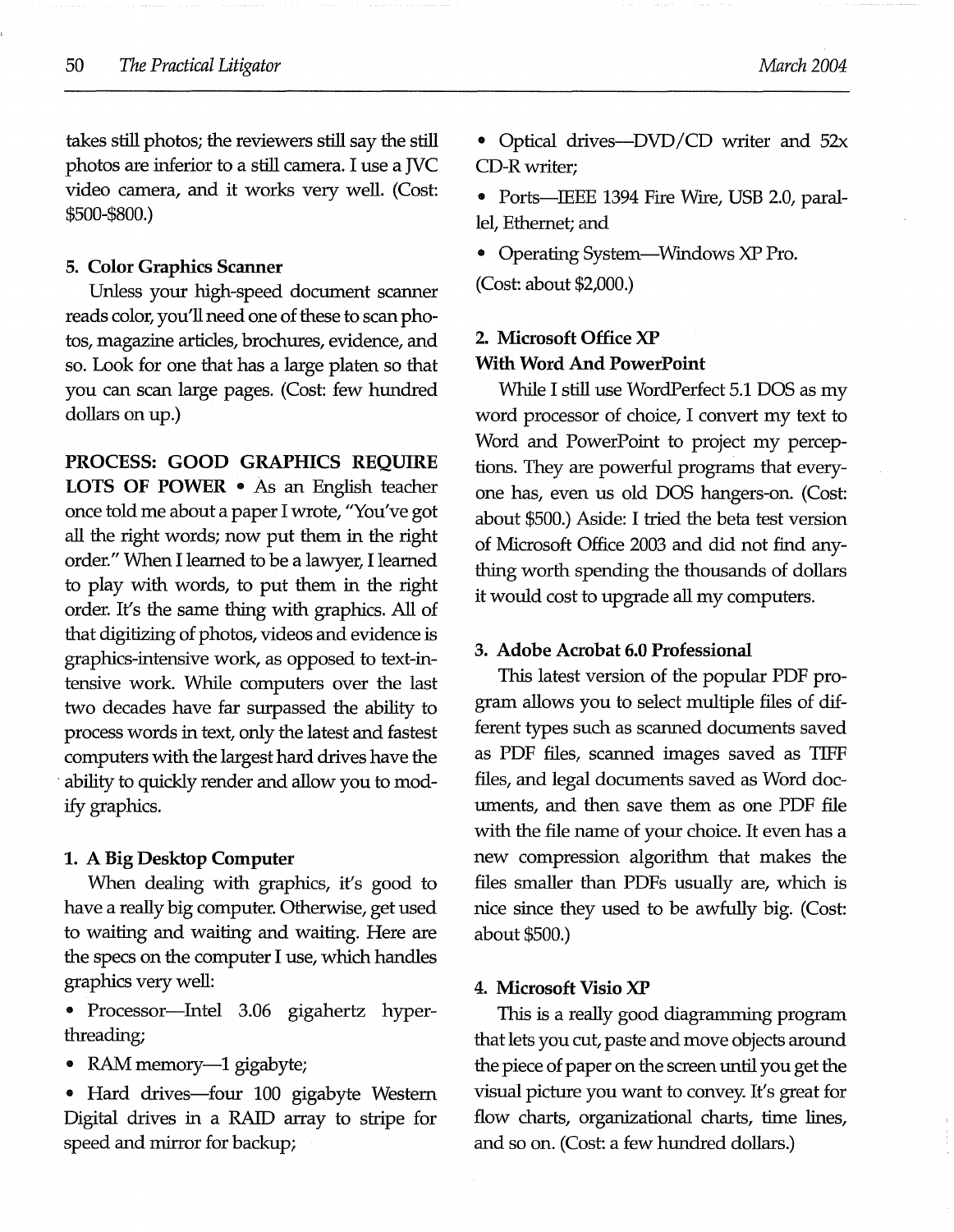# **5. Case Management Software Like TimeMap, CaseMap, NoteMap, Summation**

This is a whole subject in itself. Suffice it to say that you may need some type of software to help organize what you have digitized and input into your computer. (Cost: hundreds of dollars each.) (Until you get something, see my article *A Simple Computer File Management System* in the September 15, 2003 issue of the Florida Bar News and available on my Web site at www.jamesmartinpa.com)

## **BACKUP: A STITCH IN TIME SAVES NINE**

• Or, in this case, a backup every day keeps the computer blues away. It's boring, it's unbillable, and it's necessary. It's like legal ethics: something we must do because we're professionals. And if we don't like it, maybe we should do something else. Because if you're going to use technology, you're going to have crashes, you're going to lose data, and you're going to have to rebuild from backups. I learned about twenty years ago the importance of backing up my work About two hours into typing a contract from scratch, my brand new IBM Displaywriter special purpose computer ate it and would not give it back. I had to rewrite it again, from scratch. Ever since, when I draft documents I hit the save key at the end of every paragraph, and I print out hard copies every hour. But, you can't do that when you've digitized your entire case; it would defeat the purpose of digitizing. So, here's some technology to make backing up quicker and to reduce the risk of damage that would require using a backup.

## **1. Maxtor Personal Storage**

This is my newest best tech friend. It's a 200 gigabyte hard drive in a plastic case with an IEEE 1394 Fire Wire cable that connects to my computer as a separate drive. I copied all of the files from my desktop computer to my Maxtor. It's the same size (200 GB) so it all fits. Then every day I copy files to it throughout the day,

and at the end of the day I copy all of my backup files to it. It comes with some backup software of its own that runs when you hit the button on its front, but I haven't had time to read the manual for that yet and haven't really needed to since it copies files quickly and easily. (One time I accidentally hit the backup button and it started to whir and make a lot of noise so I shut it down real quick; now I just stay away from that button.) At night when I shut down the computer, I take Maxtor home with me, where I can continue work and write articles on into the night, and take them on my Maxtor back to work the next day. My wife will probably bury Maxtor with me unless I include a direction in my will to the contrary. (Cost: about \$300.)

# **2. CDWriter**

Before I had Maxtor, my daily backups were made to my Yamaha 52X CD writer. It burns a 700 megabyte CD in about three minutes. That leaves no room for excuses; everyone has three minutes at the end of the day to burn a CD with that day's most important work and backup files. I burned permanent ones (CD-R) since they're so cheap. After doing this for a few years, I found that the 200 plus CD's were beginning to take up room, so I bought a CD shredder so destroy the dailies and just keep the monthlies. (Cost with shredder: about \$300.)

## **3. Surge Protector And**

# **Uninterruptible Power Supply ("UPS")**

If you add up the cost of the above-listed technology, you'll see that this is no time to scrimp. Go ahead and buy the most expensive surge protectors you can buy (each of mine cost \$60), ones that say they will stop lots of joules. Don't buy one cheapy surge protector for your hightech office equipment. Buy lots of good ones. And don't forget to buy the UPS, as well, since your computer needs a little time to shut down when the power goes out. The UPS is really a rechargeable battery with a fast switch and a